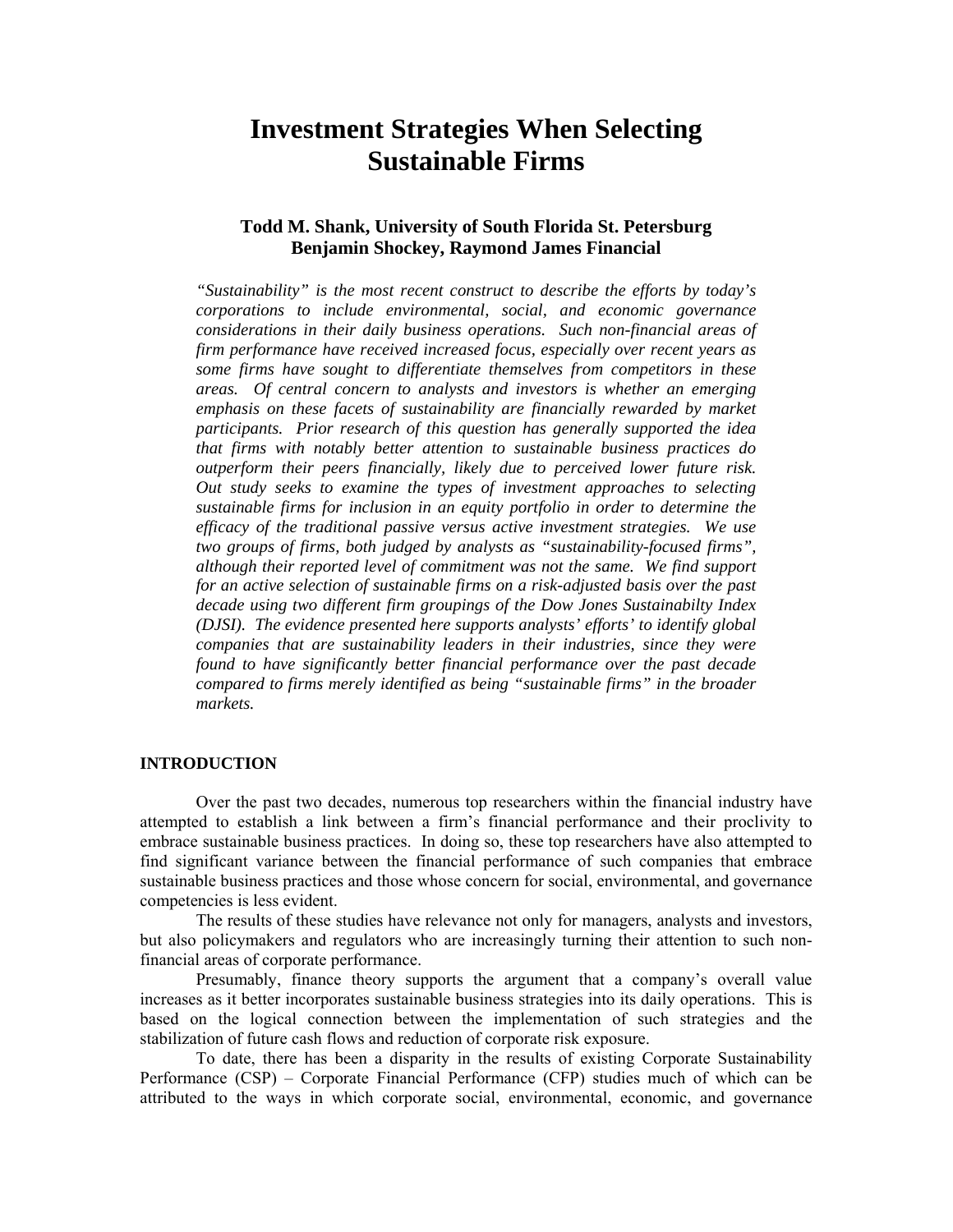performance is determined and how financial performance is measured. While there are many established metrics for financial performance, including the market price of a firm's stock or financial ratio analyses of historical performance, the metrics for non-financial corporate financial performance are still in the early stages of development.

For those investors that believe that CSP is relevant to the firm selection aspect of their investment strategy, they have the option of more *passively* investing in one of the hundreds of "socially responsible" mutual funds that invests in a diversified group of sustainable companies, selected based on one of the myriad of established rubrics used by fund managers that seek to identify such companies. Alternatively, an investor can adopt a more *active* investing approach, whereby "sustainable" stocks are selected based on a more in-depth assessment of a firm's CSP; perhaps attempting to exploit informational inefficiencies in the market for such sustainabilityfocused firm equities.

Our study will review existing literature on the measurement of Corporate Sustainability Performance and Corporate Financial Performance, examine how CSP data is assimilated into the marketplace, and attempt to determine if one of these two approaches to sustainable investing (active vs. passive – not taking into account transaction costs) would have yielded better results on a risk-adjusted basis over the past decade in global equity markets.

#### **LITERATURE REVIEW**

Current theoretical discussions of the relationship between a company's financial performance and broader-based assessments of firm performance attempt to yield insights into whether non-financial performance measures add any new information for corporate stakeholders, especially investors. Existing CSP-CFP studies normally seek to determine if a firm's choice of sustainable business practices enables it to achieve better financial results. Since researchers have used a variety of traditional metrics for financial, and non-financial performance, results have been mixed (see Orlitzky, et al, 2003, for meta-analysis of 52 studies). Some studies have found that companies which demonstrate stronger performance in nonfinancial areas, such as environmental, social, and governance (ESG) also have comparatively more financial accomplishments, while others have failed to establish that link. Where the data have supported this link, the financial valuation premise follows that firm value increases because sustainability practices stabilize future cash flows and lower forward risk. The question that investors must consider is whether such information is already reflected in market prices. If not, investors should endeavor to identify those firms whose equity values do not yet fully reflect their non-financial efforts. In investment analysis, such firms would be considered "undervalued" and good candidates for adding to a value-focused portfolio of corporate stocks.

### *Measuring Corporate Sustainability Performance – Existing Studies*

The growing market for ratings of non-financial performance is driven by the investor's need for more (and better) information about public companies' environmental, social, and governance activities. As analysts seek insight into future financial performance, they are increasingly examining other aspects of firm output that are less-obvious, and perhaps, not yet priced by financial market participants. Such non-financial measures face greater scrutiny as investors attempt to (1) identify which aspects of sustainability most highly correlate with inclusion in "sustainable funds" and (2) discover which of these aspects most frequently contribute to future financial success.

For example, Berry and Junkus (2013) found that investors generally consider environmental practices to be the most important aspect of a firm's sustainability performance, and that investors prefer to reward firms that display positive social behavior (i.e. "positive screening") rather than excluding firms for particular products or practices ("negative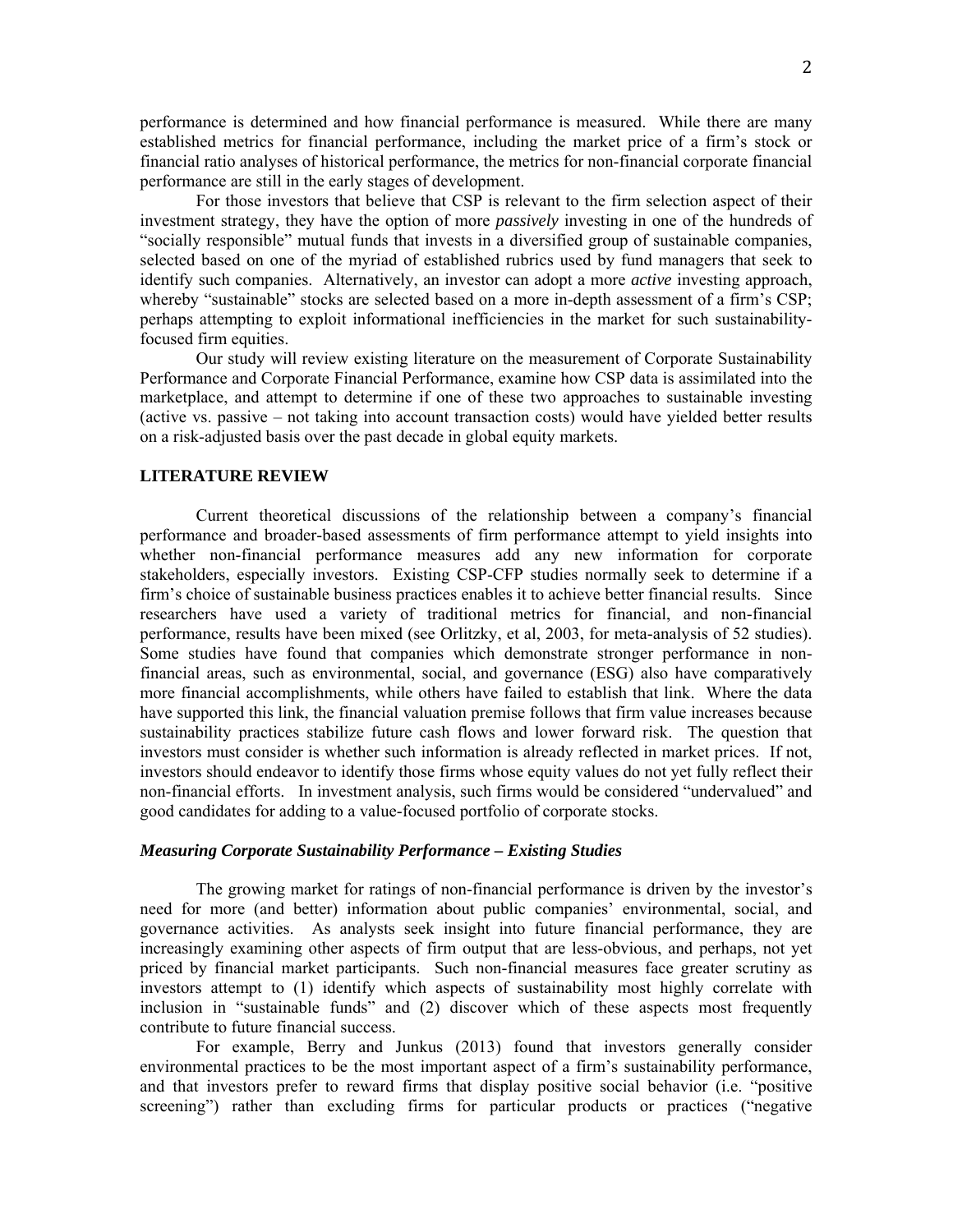screening"). Flammer (2013) finds 'that companies reported to have behaved responsibly toward the environment experience a significant stock increase'.

One of the shortcomings of such existing studies is that social and environmental performance are distinct, non-financial outputs. Moreover, non-financial performance has not, historically, been measured and reported on a large scale to the investing public. Therefore, comprehensive assessments of Corporate Sustainability Performance (CSP) have been difficult. There have been a number of recent attempts, however, to develop broad-based measures of sustainability to better inform investors about a firm's non-financial performance. These measures represent an improvement on existing measures which are based on a single sustainability component – social, environmental, or governance. The inclusion of all three focus areas seems to be, in part, motivated by the hierarchical structure of the 1997 Global Reporting Initiative (see Labuschagne, et al, 2004) as many of the most popular comprehensive rating systems were developed in the early 2000s.

While previous studies that focus on a single facet of non-financial performance are important to the evolution of thought on the topic, more recent studies of the CSP-CFP relationship utilize a more inclusive and multifaceted approach to rating a firm's social/environmental/governance performance. Some of the more notable rating systems which attempt to measure 'sustainability performance' by considering all three of these corporate outputs include the Domini Social 400 Stock Index (see Baird, et al, 2012), the Dow Jones Sustainability Index (DJSI), and the Financial Times Sustainability Index (FTSE4Good), as well as a large number of other comprehensive benchmarks dedicated to corporate stocks of a particular country or geographic region (www.world-exchanges.org/sustainability/m-7-0.php). As indicated by the types of firms that have developed these comprehensive assessments, the primary driving force behind these new measures was investor's unmet need for better information upon which to select sustainable companies for inclusion in their portfolios.

More recent studies of these sustainability indices attempt to assess the financial impact of a firm's addition to or removal from a particular index. From an investor's point of view, we assume the addition of a company to a list would result in a financial market benefit stemming from the recognition of the firm's sustainability efforts, and enhanced future value. Robinson, et al (2011) find that although there is a sustained increase in the financial value of a firm that is added to the DJSI, there is an insignificant effect when a firm is removed. Conversely, Doh, et al (2010) assert that there is more meaning in being removed from a comprehensive sustainability index (i.e. the Domini Social 400), than being added; which results in no significant impact. With such mixed results, it seems that little informational value is gleaned by simply examining the financial performance firms that are being added to or removed from these sustainable indices.

# *Measuring Corporate Financial Performance*

The measurement of firm financial performance is well-established, although there are two distinct approaches to financial metrics used in prior CSP-CFP studies. Existing studies focus on accounting- or market-based measures. The findings of such studies do often show that sustainability practices are more apparent in one financial metric versus the other type. For example, Orlititzky's 2003 meta-analysis that examined 52 prior studies dating back to 1975 found that accounting based measures of financial performance better reflected CSR efforts compared to market-based measures. Many studies, such as Rodgers, et al (2013) find that a firm's CSR commitment leads to better financial performance on both accounting-based and market-based financial metrics. Overall, most recent studies, whether using accounting-based measures (see Ameer, et al [2012], and Lopez, et al [2007]) or market-based measures (see Hill, et al [2007], and Shank, et al [2005] have found that financial value is created when firms are recognized as being relatively more sustainability-focused than their peers.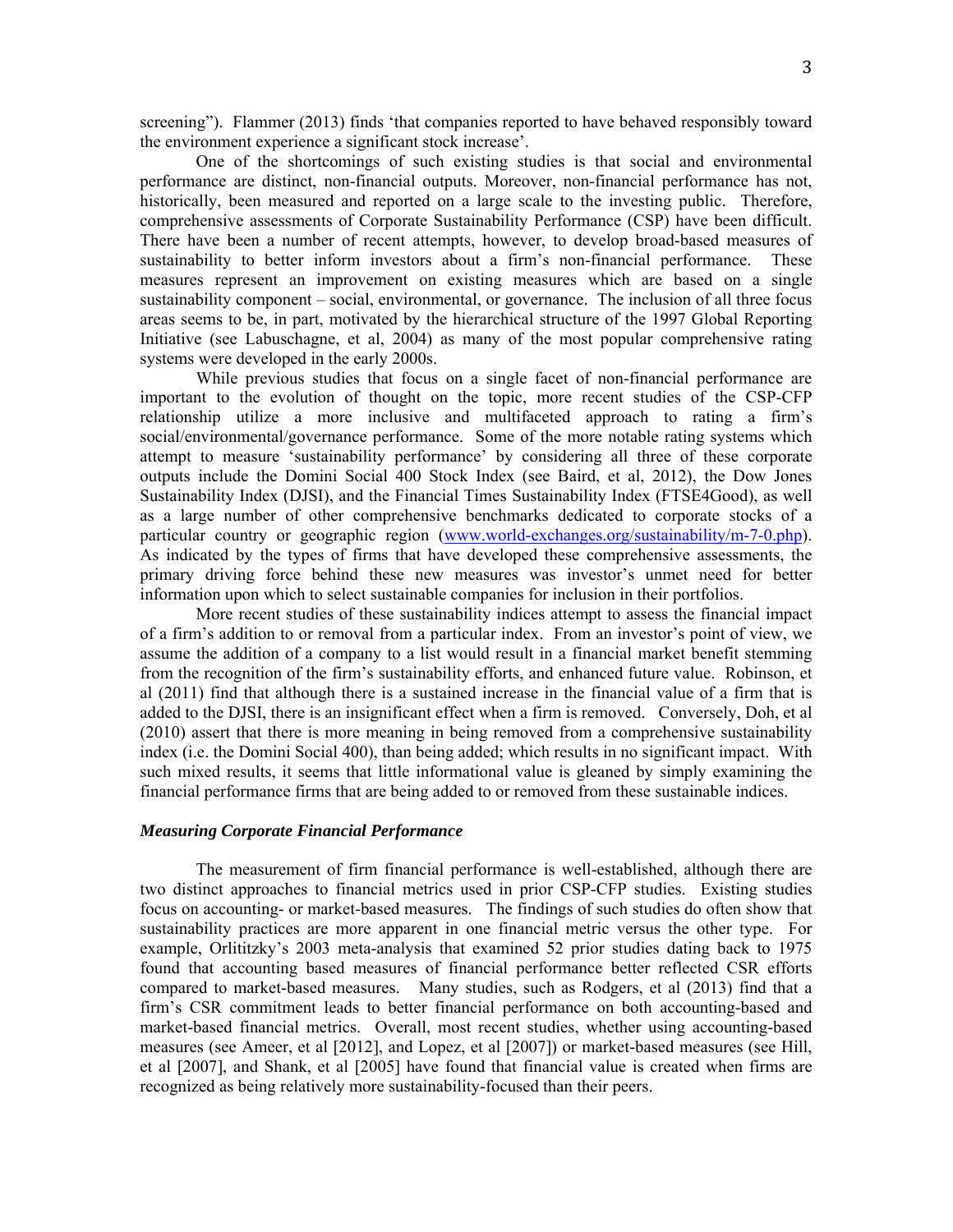The question that arises for sustainability-focused investors is how to best identify firms that are making a long-term strategic commitment to sustainability. For such investors that not only want to reward such commitment by a firm, but also seek to achieve above-market performance to by purchasing these potentially undervalued stocks would benefit significantly from greater insight into the risk-return tradeoffs of such securities. Commitment to sustainability would seem a continuum, with some firms embracing sustainable business practices to a greater extent than others. Several recent CSP-CFP studies have found that a firm's level of commitment does matter in whether the firm enjoys the financial rewards of a sustainable strategy. Barnett and Salomon (2012) find, after categorizing companies as "low", "moderate", or "high" CSP firms, that those with high CSP have the highest CFP, arguing that whether it pays to be good depends on how well a company is able to capitalize on it sustainability efforts. Similarly, Lourenco, et al (2012, 2014) find that financial success is higher for firms with a reputation for sustainability 'leadership' when compared to firms not considered leaders in nonfinancial performance.

## *The Valuation Issue and Market Efficiency*

As previously noted, many existing studies have found evidence for the financial market relevance of non-financial performance information. This information is utilized in the formation of many of the existing stock indices that positively screen companies with dedicated sustainability efforts (i.e. the DJSI, Domini Social 400, and FTSE4good). The purpose of the development of these indices was to assist investors in better identifying firms with exceptional sustainability records and a clear commitment to the continuation of such efforts. Finance theory, which posits that the goal of a manager is to maximize shareholder wealth, would support activities by the firm to increase future cash flows or to reduce forward risk. Support of the link between more sustainable firms and lower corporate risk can be found in Lee (2009) and Ghoul, et al (2011). Moreover, investors who believe that a firm's long-term commitment to sustainability impacts the value of a stock, would value new sources of non-financial information for assimilation into their stock screening methodologies.

Currently, the lack of consensus on the impact of CSP and limited availability of nonfinancial market factors represents a market inefficiency juxtaposed to the established and highly efficient nature of existing financial market factors. This information asymmetry is narrowed as measures for non-financial factors become more comprehensive and more widely used in indices such as the DJSI and DJGI. Therefore, the question increasingly becomes whether sustainability-focused investors can depend on these indices to identify and fully differentiate the most sustainable firms from less sustainable firms and the broader equity market.

### *Passive versus Active Investment Strategies*

Passive investment strategies are more appropriate for markets where there is high informational efficiency; meaning that sustainability-focused investors may be best served by choosing to merely buy shares in a diversified portfolio of stocks of sustainable firms. Such firms are normally included in broad-based portfolios that have been constructed by selecting companies that have been, in essence, labeled as 'sustainability-focused' by being included in a sustainability index. Theoretically, the newer measures, such as the DJSI, which utilizes a number of non-financial performance data simultaneously, would increase the informational efficiency in the market for sustainable firm equities.

Several recent studies have compared the financial performance of firms selected for inclusion in one of the major sustainability indices to benchmarks of the broader market. Of those, Consolandi, et al (2009) found that the DJSI (focused on sustainable European firms) slightly underperformed market benchmarks from 2001-2006. Xiao, et al (2013) investigated the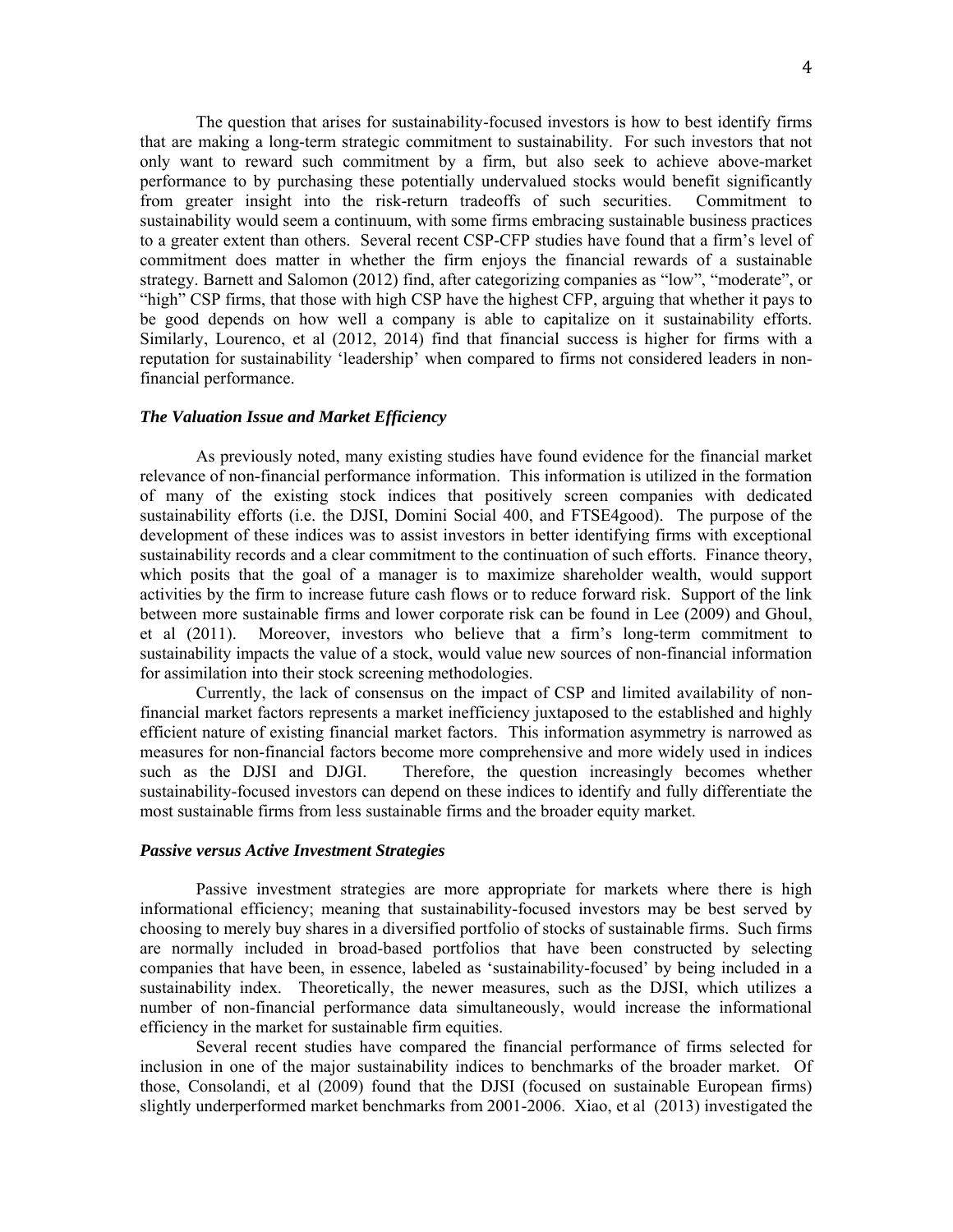role of corporate sustainability (using the DJSI) investment in asset pricing from 2001-2007 and found no significant impact on equity returns. Such results would suggest there is no additional informational value to investors of a firm being included in the comprehensive benchmarks of Dow Jones, Inc. that identify sustainable company stocks. However, the potentially unique role of firms that the DJSI identifies as the 'leaders' among the group of sustainable firms has yet to be studied.

Conventional investing wisdom suggests stock investors adopt an active portfolio management strategy in markets that are not relatively efficient, whereby market participants do not possess all relevant information when selecting securities for inclusion in their portfolios. As investors seek to identify sustainable companies, the question is whether the information currently used by such investors is adequate. Although studies have suggested that little relevant information is provided when a firm is selected as a member of the DJSI, It is possible that a firm's identification as a top-performer in the non-financial arena does have investment value.

Therefore, we seek to examine the CSP-CFP relationship by comparing the risk adjusted stock market returns over the past decade of two distinct, sustainability-focused portfolios constructed using DJSI selected companies. The first portfolio is comprised of all firms that have been added to the index over the past ten years, and the second is comprised of those firms identified as 'Super Sector Leaders' of the DJSI. In this way, we will determine whether an investor would have performed better than the overall equity market by passively "buying the index" versus actively buying stocks of only those firms identified by DJSI as sustainability leaders in their respective industries. Since prior studies have found that the level of a firm's sustainability commitment is relevant, our study will determine whether those companies specifically identified as sustainability leaders do perform better using a market-based, riskadjusted approach. In addition, since Barnett (2007) found that financial impacts of CSR vary over time, we will divide the 2002-2012 period into three sub-periods to discover any temporal differences.

#### **DATA AND METHODOLOGY**

Two methodologies were adopted and utilized for assessing returns for Supersector Leaders against the broader market (For this study, the S&P 500 is used as a proxy for the performance of the broader market). The first methodology ("Annual Supersector Leader Portfolio") consisted of creating a balanced portfolio out of the 18 to 19 companies named in each class from 2002 through 2012 and regressing their mean (arithmetic) monthly returns from the time of each classes' inception through March 2013 against the monthly returns of two indexes, the S&P 500 and the Dow Jones Sustainability Index World Diversified (W1SGI). The second methodology ("Cumulative Portfolio") consisted of creating a balanced cumulative portfolio of Supersector Leaders. Beginning in 2002, a portfolio was created out of the 18 original Supersector Leaders. Each time a new company was named as a Supersector Leader in a subsequent annual RobecoSAM Corporate Sustainability Assessment, it would be added to the portfolio from that date. Meanwhile any company previously named a Supersector leader would remain within the portfolio regardless of whether or not it was again named as a Supersector Leader in any subsequent year. Hence, the cumulative portfolio annually increased in size as demonstrated in the following graph.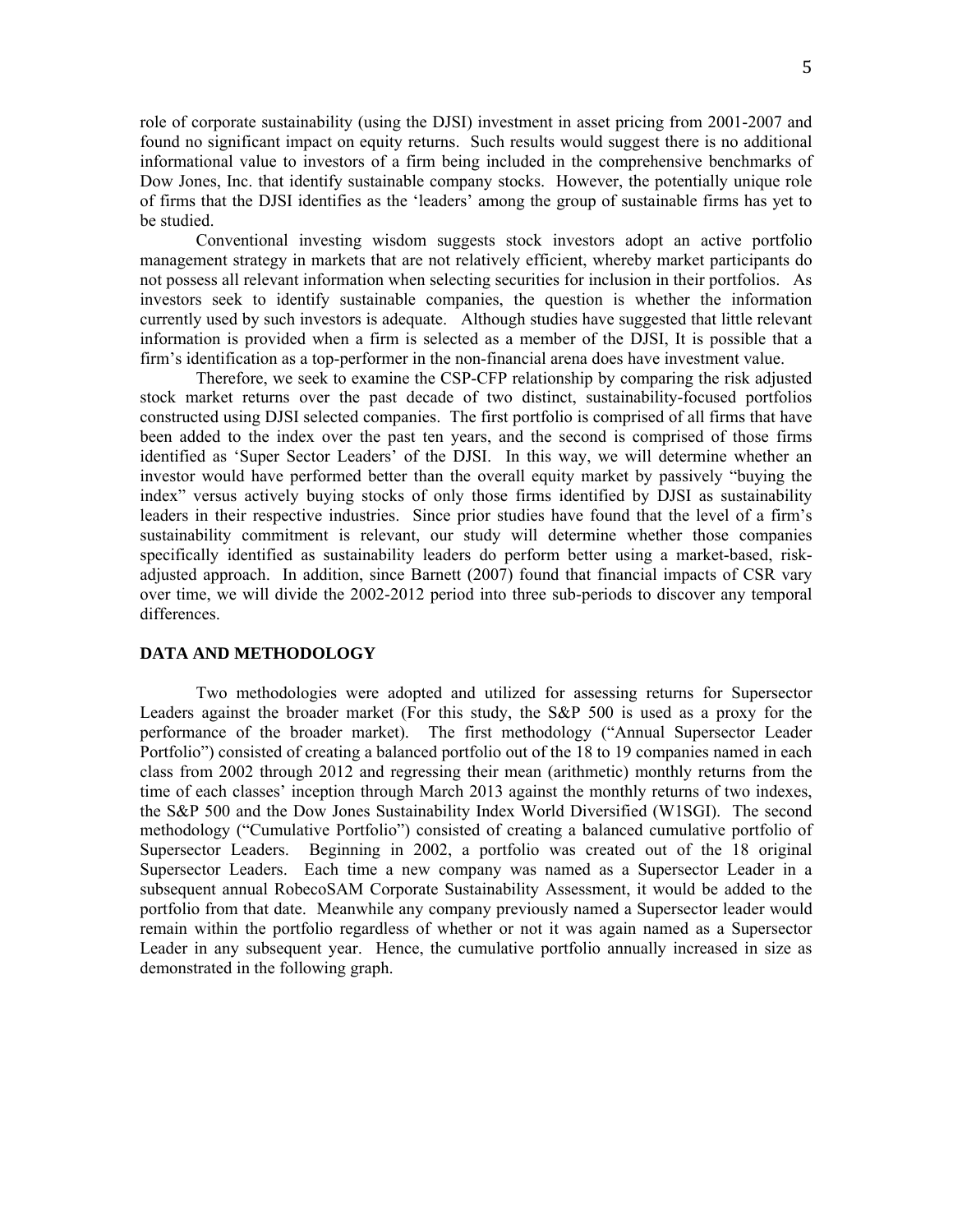

#### *Annual Supersector Leader Portfolio*

The first step in analyzing the returns of the Supersector Leaders, as ranked by the Dow Jones Sustainability Index (based on the RobecoSAM Corporate Sustainability Index), was to obtain the monthly returns of each individual company named as a supersector leader, by year (i.e. the monthly returns of the 2002 Supersector Leader class were gathered from September 4, 2002 through March 1, 2013 and averaged).

Secondly, the mean (arithmetic) monthly returns of each Supersector Leader class, by year, were compared to the monthly returns of the S&P 500 in terms of Jensen's Alpha, M-Square, the Treynor Measure, and the Sharpe Ratio. In essence, a portfolio was created from each annual class of Supersector Leaders from 2002 through 2012 and compared to the monthly returns of the broad S&P 500. The results of this comparison were then regressed against the returns of the S&P 500 to test the significance of the results at a 95% confidence level.

Thirdly, as a means of comparison, the monthly returns of the DJSI World were compared to the S&P 500 by the same measures and time periods and regressed to test significance at a 95% confidence level.

Finally, the of Jensen's Alpha, M-Square, the Treynor Measure, and the Sharpe Ratio of the DJSI World (W1SGI) and of each annual Supersector Leader class were compared relative to their respective returns against the S&P 500, thereby creating a means to determine whether an individual investor would have achieved greater returns from the DJSI World, the S&P 500, or each annual Supersector Leader class, all else equal, from the inception date of each annual class through March 1, 2013.

#### *Measures of Performance*

- A. Jensen's Alpha:  $\alpha_p = r_p [r_f + \beta_p(r_m r_m)]$
- B. M-Square:  $M^2 = (S_P S_M)^* \sigma_M$
- C. Treynor's Measure:  $T_p = \frac{r_p r_f}{\beta_p}$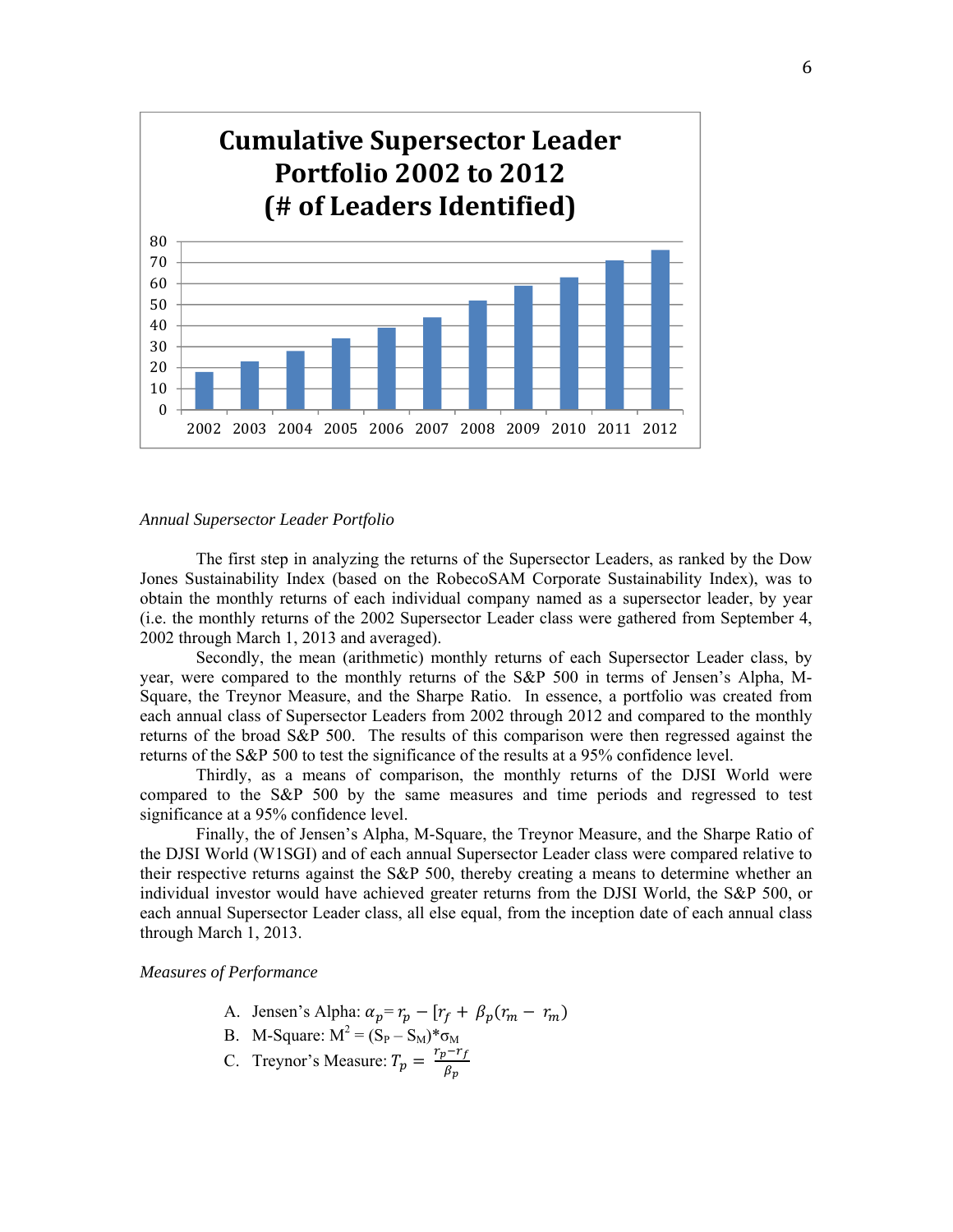D. Sharpe's Measure: 
$$
S_p = \frac{r_p - r_f}{\sigma_p} 1
$$

## *Cumulative Supersector Leader Portfolio Analysis*

The second means by which the returns of the DJSI Supersector Leaders were analyzed was by creating cumulative list of Supersector Leaders and obtaining the monthly returns of each company named since 2002 from the date in which the company was first identified as a "Supersector Leader" until March 1, 2013. In this way, a cumulative portfolio of companies was created in which all supersector leaders are held in a portfolio beginning on each company's respective date of initial pronouncement. The average monthly returns of all companies held in this cumulative portfolio during each given month were then compared to the monthly returns of the S&P 500 (broad market proxy) in terms of Jensen's Alpha, M-Square, the Treynor Measure, and the Sharpe Ratio for the four time periods (1-year, 3-year, 5-year, and the total time period from 9/4/2002 through 3/1/2013). The results of this comparison were then regressed against the returns of the S&P 500 to test the significance of the results at a 95% confidence level. The cumulative holdings of Supersector Leaders are demonstrated below:

| Year | # Companies Added | Total # Companies in Portfolio |
|------|-------------------|--------------------------------|
| 2002 | 18                | 18                             |
| 2003 | 5                 | 23                             |
| 2004 | 5                 | 28                             |
| 2005 | 6                 | 34                             |
| 2006 | 5                 | 39                             |
| 2007 | 5                 | 44                             |
| 2008 | 8                 | 52                             |
| 2009 | 7                 | 59                             |
| 2010 | 4                 | 63                             |
| 2011 | 8                 | 71                             |
| 2012 | 5                 | 76                             |

Secondly, as a means of comparison, the monthly returns of the DJSI World were compared to the S&P 500 by the same measures and time periods and regressed to test significance at a 95% confidence level.

Finally, the of Jensen's Alpha, M-Square, the Treynor Measure, and the Sharpe Ratio of the DJSI World (W1SGI) and of the cumulative Supersector Leader portfolio were compared relative to their respective returns against the S&P 500, thereby creating a means to determine whether an individual investor would have achieved greater returns from the DJSI World, the S&P 500, or the cumulative Supersector Leader portfolio from September 1, 2002 through March 1, 2013, all else equal.

For investors, this methodology would reflect a belief that once a company is named as a Supersector Leader, it remains a leader of corporate sustainability, which is supported by the fact that 44 companies were named as a Supersector Leader more than once from 2002 through 2012 and that 76 companies account for the 203 Supersector Leaders named from 2002 through 2012. Additionally, this methodology allows for reduced transaction costs compared to the Annual

 

 $1$  See Bodie, Kane, and Marcus  $(2014)$ , pp. 837-847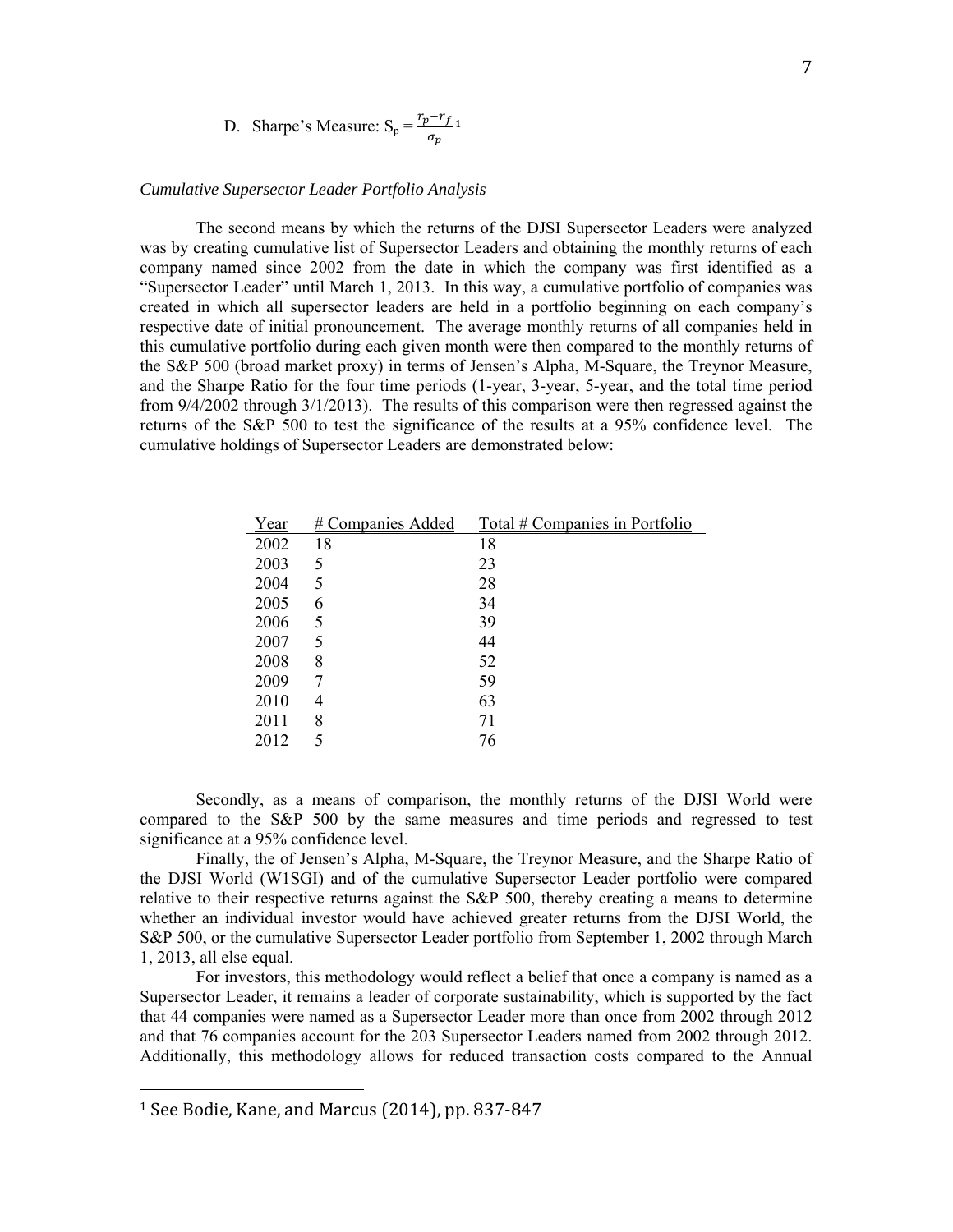Supersector Leader Portfolio Methodology as the only transactions occurring would be the addition of the approximately 4 to 8 companies named as Supersector Leaders that are not already included in the cumulative portfolio (this does not account for portfolio re-balancing).

### **FINDINGS**

#### *Annual Supersector Leader Portfolio*

The results of the Annual Supersector Leader Portfolio analysis are presented in the following four tables:

| Year | Jensen's  | M-Square  | Significant at 95%? |
|------|-----------|-----------|---------------------|
| 2012 | 0.1476    | 0.0559    | N0                  |
| 2011 | $-0.0010$ | $-0.0275$ | Yes                 |
| 2010 | $-0.0219$ | $-0.0194$ | Yes                 |
| 2009 | $-0.0077$ | $-0.0088$ | Yes                 |
| 2008 | 0.0141    | 0.0111    | Yes                 |
| 2007 | 0.0130    | 0.0118    | Yes                 |
| 2006 | 0.0167    | 0.0140    | Yes                 |
| 2005 | 0.0185    | 0.0184    | Yes                 |
| 2004 | 0.0260    | 0.0245    | Yes                 |
| 2003 | 0.0201    | 0.0174    | Yes                 |
| 2002 | 0.0258    | 0.0210    | Yes                 |

The Jensen's Alpha and M-Square performance measures (represented in the table above) provide risk-adjusted comparative statistics whereby the performance each annual Supersector class is compared to the baseline market proxy (the  $S\&P$  500). It then follows that a positive Jensen's Alpha or M-Square indicates that the Supersector Portfolio outperformed the S&P500 and vice versa. Therefore, it can be interpreted that with 95% significance that the Annual Supersector Leader Portfolio outperformed the S&P500 each year from 2002 through 2008 and underperformed from 2009 to 2011. The 2012 results did not provide a statistically significant indicator of performance.

| Year | Treynor (Leaders) | Treynor (S&P500) | Sharpe (Leaders) | Sharpe (S&P500) |
|------|-------------------|------------------|------------------|-----------------|
| 2012 | 1.4763            | 0.0755           | 0.7737           | 0.4444          |
| 2011 | 0.1121            | 0.1131           | 0.3410           | 0.4503          |
| 2010 | $-0.0012$         | 0.0184           | $-0.0077$        | 0.1421          |
| 2009 | 0.0072            | 0.0151           | 0.0430           | 0.1028          |
| 2008 | 0.0163            | 0.0037           | 0.0790           | 0.0198          |
| 2007 | $-0.0024$         | $-0.0140$        | $-0.0118$        | $-0.0761$       |
| 2006 | 0.0055            | $-0.0088$        | 0.0298           | $-0.0512$       |
| 2005 | 0.0124            | $-0.0070$        | 0.0701           | $-0.0433$       |
| 2004 | 0.0248            | $-0.0051$        | 0.1253           | $-0.0331$       |
| 2003 | 0.0177            | $-0.0031$        | 0.0955           | $-0.0211$       |
| 2002 | 0.0288            | 0.0011           | 0.1478           | 0.0073          |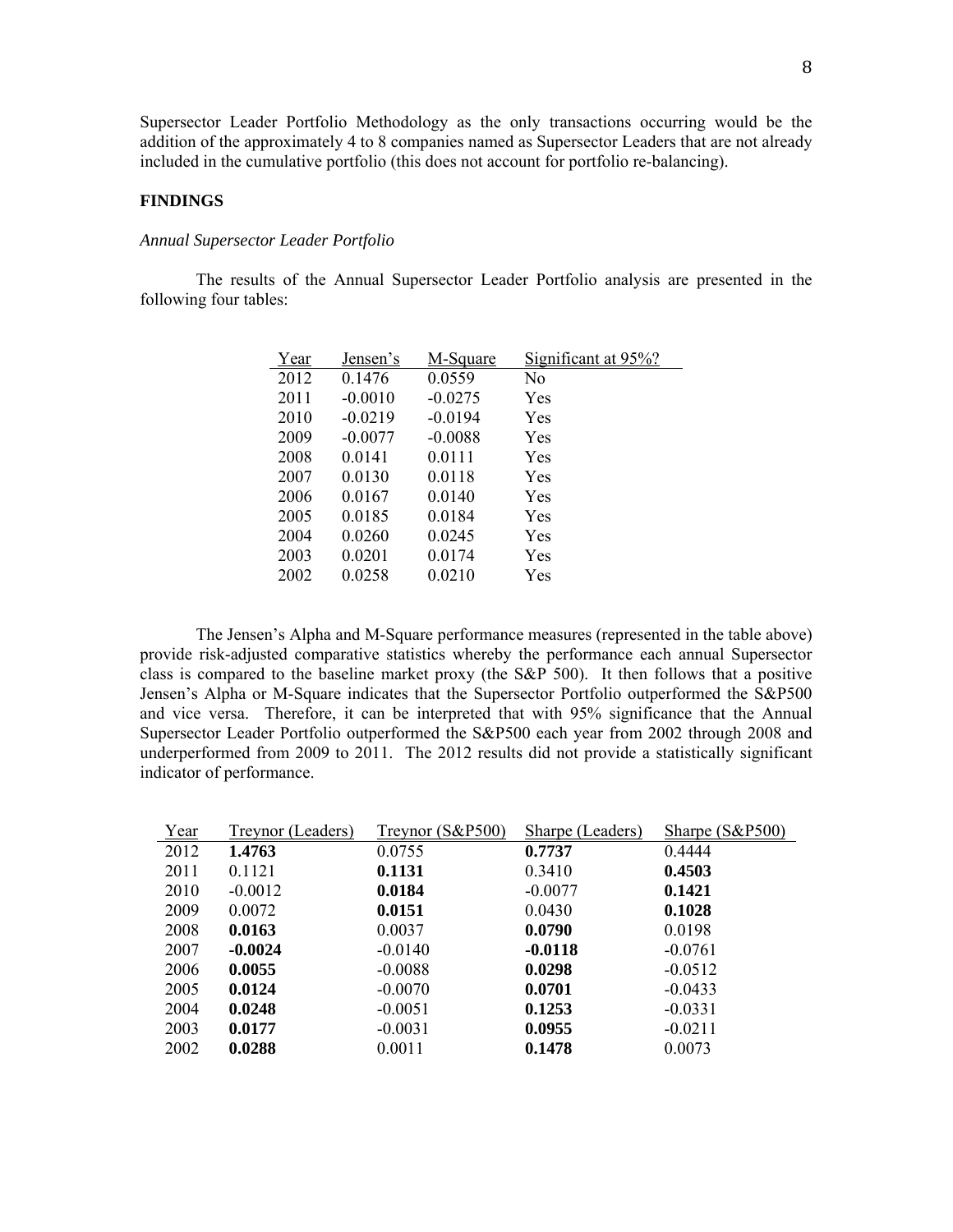Secondly, this portfolio was tested against the S&P500 using Treynor's Measure and Sharpe's Measure, the results of which are shown in the previous table. These risk-adjusted measures for the Supersector Portfolio can be directly compared to the S&P500 baseline, as shown above, with the higher return representing the better statistical performance. Therefore, it can again be interpreted that with 95% significance that the Annual Supersector Leader Portfolio outperformed the S&P500 each year from 2002 through 2008 and underperformed from 2009 to 2011. The 2012 results once again did not provide a statistically significant indicator of performance.

Thirdly, the following two tables also compared the performance of the Annual Supersector Leader Portfolio to the performance of the Dow Jones Sustainability Index (W1SGI), again using the S&P500 as the baseline market proxy.

|      | Jensen's  | Jensen's  | M-Square  | M-Square  |                     |
|------|-----------|-----------|-----------|-----------|---------------------|
| Year | (Leaders) | (DJSI)    | (Leaders) | (DJSI)    | Significant at 95%? |
| 2012 | 0.1476    | 0.0456    | 0.0559    | 0.0199    | N <sub>o</sub>      |
| 2011 | $-0.0010$ | $-0.0637$ | $-0.0275$ | $-0.0567$ | Yes                 |
| 2010 | $-0.0219$ | $-0.0260$ | $-0.0194$ | $-0.0206$ | Yes                 |
| 2009 | $-0.0077$ | $-0.0222$ | $-0.0088$ | $-0.0190$ | Yes                 |
| 2008 | 0.0141    | $-0.0106$ | 0.0111    | $-0.0090$ | Yes                 |
| 2007 | 0.0130    | $-0.0101$ | 0.0118    | $-0.0078$ | Yes                 |
| 2006 | 0.0167    | $-0.0063$ | 0.0140    | $-0.0048$ | Yes                 |
| 2005 | 0.0185    | $-0.0035$ | 0.0184    | $-0.0025$ | Yes                 |
| 2004 | 0.0260    | $-0.0013$ | 0.0245    | $-0.0008$ | Yes                 |
| 2003 | 0.0201    | $-0.0005$ | 0.0174    | $-0.0002$ | Yes                 |
| 2002 | 0.0258    | $-0.0005$ | 0.0210    | $-0.0005$ | Yes                 |

| Year | Treynor (Leaders) | Treynor   | Sharpe (Leaders) | <b>Sharpe</b> |
|------|-------------------|-----------|------------------|---------------|
|      |                   | (DJSI)    |                  | (DJSI)        |
| 2012 | 1.4763            | 0.1590    | 0.7737           | 0.5613        |
| 2011 | 0.1121            | 0.0616    | 0.3410           | 0.2245        |
| 2010 | $-0.0012$         | $-0.0024$ | $-0.0077$        | $-0.0176$     |
| 2009 | 0.0072            | $-0.0042$ | 0.0430           | $-0.0265$     |
| 2008 | 0.0163            | $-0.0055$ | 0.0790           | $-0.0281$     |
| 2007 | $-0.0024$         | $-0.0230$ | $-0.0118$        | $-0.1183$     |
| 2006 | 0.0055            | $-0.0144$ | 0.0298           | $-0.0789$     |
| 2005 | 0.0124            | $-0.0101$ | 0.0701           | $-0.0587$     |
| 2004 | 0.0248            | $-0.0063$ | 0.1253           | $-0.0383$     |
| 2003 | 0.0177            | $-0.0036$ | 0.0955           | $-0.0228$     |
| 2002 | 0.0288            | 0.0006    | 0.1478           | 0.0041        |

As is demonstrated in these two tables, it can be concluded that the Annual Supersector Portfolio outperformed the Dow Jones Sustainability Index in all years on a risk-adjusted basis with 95% statistical significance (with the exception of the 2012 results, which were not statistically significant due to sample size).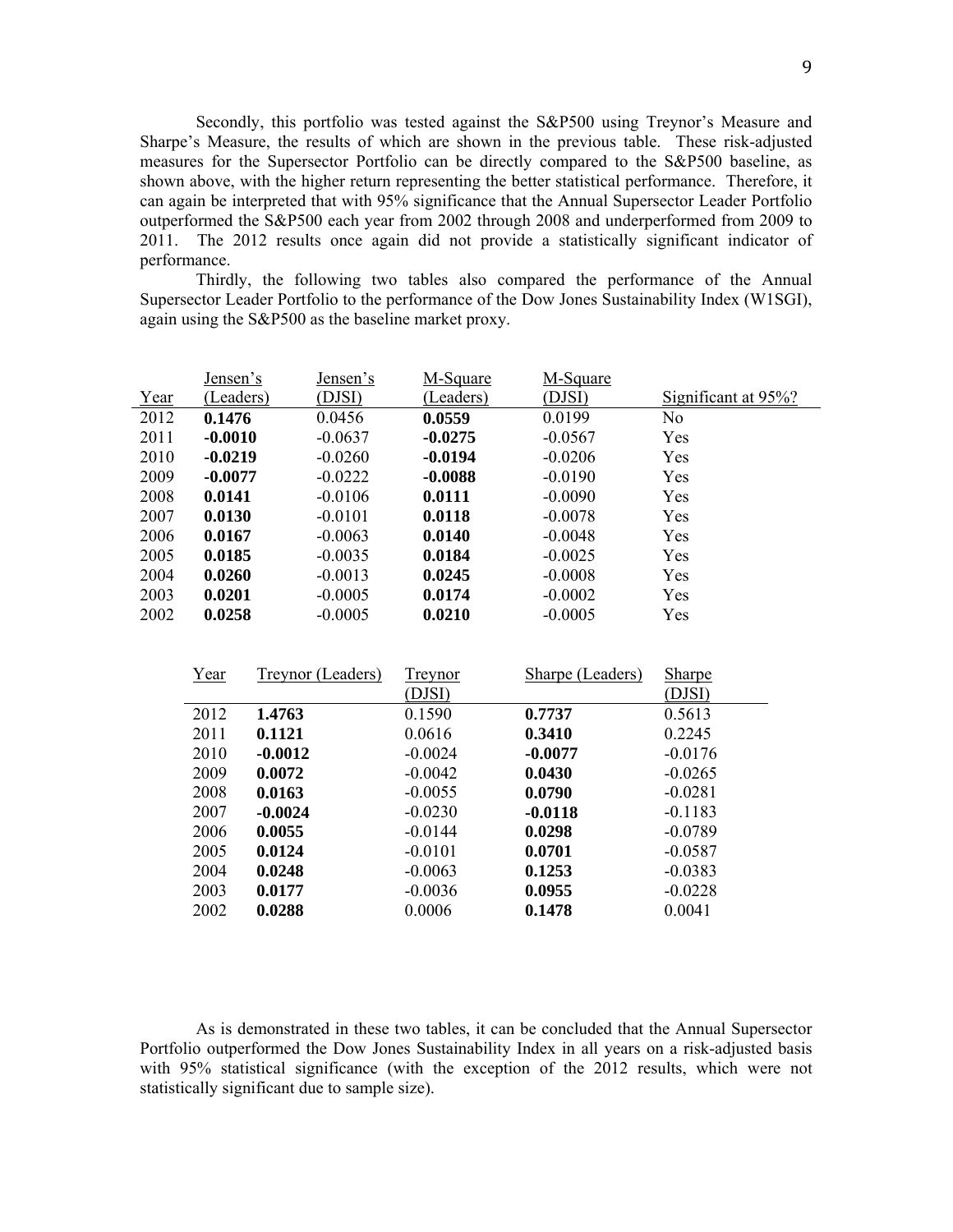#### *Cumulative Supersector Leader Portfolio Analysis*

The results of the Cumulative Supersector Leader Portfolio analysis are presented in the following four tables:

|                               | M-Square  |                   |                     |
|-------------------------------|-----------|-------------------|---------------------|
| Investment Period             | (Leaders) | Jensens (Leaders) | Significant at 95%? |
| $9/2002$ to $3/2013$ (Total)  | 0.0135    | 0.0156            | Yes                 |
| $9/2002$ to $9/2003$ (1-Year) | $-0.0086$ | $-0.0078$         | Yes                 |
| $9/2002$ to $9/2005$ (3-Year) | 0.0125    | 0.0149            | Yes                 |
| $9/2002$ to $9/2007$ (5-Year) | 0.0184    | 0.0253            | Yes                 |

For the Cumulative Supersector Portfolio analysis, the Jensen's Alpha and M-Square performance measures were once again utilized to provide risk-adjusted comparative statistics whereby the performance each annual Supersector class is compared to the baseline market proxy (the S&P 500). It then follows that a positive Jensen's Alpha or M-Square indicates that the Supersector Portfolio outperformed the S&P500 and vice versa. Therefore, it can be interpreted that with 95% significance that the Cumulative Supersector Leader Portfolio outperformed the S&P500 in the 3-Year, 5-Year and 11-Year Maximum Investmnet Periods, and underperformed the S&P-500 in the 1-Year Investment Period from 2002 to 2003.

|                               | <b>Treynor</b> | Treynor  | <b>Sharpe</b> | <b>Sharpe</b> |
|-------------------------------|----------------|----------|---------------|---------------|
| Investment Period             | (Leaders)      | (S&P500) | (Leaders)     | (S&P500)      |
| $9/2002$ to $3/2013$ (Total)  | 0.0160         | 0.0011   | 0.1243        | 0.0073        |
| $9/2002$ to $9/2003$ (1-Year) | 0.0336         | 0.0414   | 0.2128        | 0.2686        |
| $9/2002$ to $9/2005$ (3-Year) | 0.0368         | 0.0214   | 0.3064        | 0.1936        |
| $9/2002$ to $9/2007$ (5-Year) | 0.0445         | 0.0177   | 0.3730        | 0.1831        |

Secondly, this portfolio was also tested against the S&P500 using Treynor's Measure and Sharpe's Measure, the results of which are shown in the previous table. These risk-adjusted measures for the Supersector Portfolio can be directly compared to the S&P500 baseline, as shown above, with the higher return representing the better statistical performance. Therefore, these measures confirm the results of the Jensen's Alpha and M-Square measures in finding that with 95% significance that the Cumulative Supersector Leader Portfolio outperformed the S&P500 in the 3-Year, 5-Year and 11-Year Maximum Investmnet Periods, and underperformed the S&P-500 in the 1-Year Investment Period from 2002 to 2003.

Finally, the following two tables also compared the performance of the Cumulative Supersector Leader Portfolio to the performance of the Dow Jones Sustainability Index (W1SGI), again using the S&P500 as the baseline market proxy.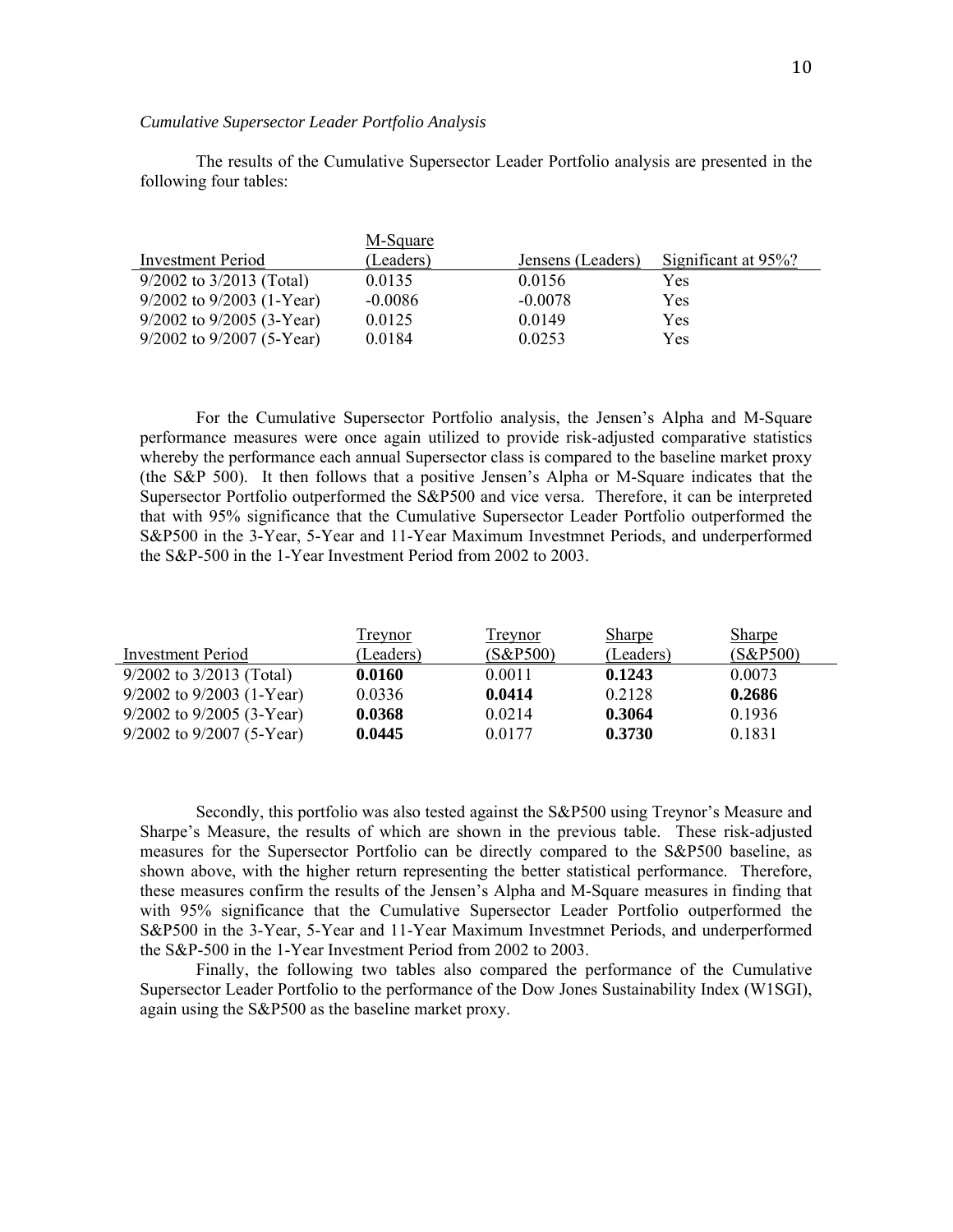|                               | M-Square  | M-Square  | Jensens   | Jensens       | Significant   |
|-------------------------------|-----------|-----------|-----------|---------------|---------------|
| <b>Investment Period</b>      | (Leaders) | (DJSI)    | (Leaders) | (DJSI)        | at $95\%$ ?   |
| $9/2002$ to $3/2013$ (Total)  | 0.0135    | $-0.0005$ | 0.0156    | $-0.0005$     | Yes           |
| $9/2002$ to $9/2003$ (1-Year) | $-0.0086$ | 0.0018    | $-0.0078$ | 0.0033        | Yes           |
| $9/2002$ to $9/2005$ (3-Year) | 0.0125    | 0.0064    | 0.0149    | 0.0081        | Yes           |
| $9/2002$ to $9/2007$ (5-Year) | 0.0184    | 0.0094    | 0.0253    | 0.0117        | Yes           |
|                               |           |           |           |               |               |
|                               |           |           |           |               |               |
|                               |           | Treynor   | Treynor   | <b>Sharpe</b> | <b>Sharpe</b> |
| <b>Investment Period</b>      |           | (Leaders) | (DJSI)    | (Leaders)     | (DJSI)        |
| $9/2002$ to $3/2013$ (Total)  |           | 0.0160    | 0.0006    | 0.1243        | 0.0073        |
| $9/2002$ to $9/2003$ (1-Year) |           | 0.0336    | 0.0445    | 0.2128        | 0.2806        |
| $9/2002$ to $9/2005$ (3-Year) |           | 0.0368    | 0.0290    | 0.3064        | 0.2513        |
| $9/2002$ to $9/2007$ (5-Year) |           | 0.0445    | 0.0177    | 0.3730        | 0.2798        |

As is demonstrated in these two tables, it can be concluded that the Cumulative Supersector Portfolio outperformed the Dow Jones Sustainability Index in the 3-Year, 5-Year and 11-Year Maximum Investment Periods, and underperformed the DJSI in the 1-Year Investment Period from 2002 to 2003.

#### **Interpretation of Results**

These results, which show statistically significant superior returns to the market (on a risk adjusted basis) over longer term periods, are consistent with the supposition that stocks of sustainable firms would show most benefits over a long-term time horizon.

The results of this study point to a potential inefficiency as the market may not fully understand how to incorporate the effects of sustainability practices into security pricing. These results also indicate that an investor could have achieved above-average returns by investing in sustainability leaders over the last ten years based on the existence of this inefficiency. Such information could provide an incentive and positive market pressure to be a leader in sustainability, which would provide newfound energy and headwinds in the sustainability movement, which has previously been driven through disincentives and regulation. Such positive market pressure is also a more economically efficient means of effecting change in the market in the allocation of supply and demand.

For investors with an inclination to invest in or reward sustainable businesses, this study provides a comparison of active versus passive strategies as well as a potential blueprint for achieving competitive or even above-average returns. The data in this study demonstrate that investments in sustainability leaders over the last ten years has been profitable compared to the broad market, but has vastly outperformed sustainability indexes over the same time period, which utilize a lesser degree of selectivity than the sample portfolios of supersector leaders.

# **SUMMARY AND CONCLUSIONS**

Our results shed additional light on the ongoing debate over whether an investor can "do well by doing good". Moreover, the results provide information regarding not only "if" sustainable investing is rewarded, but also "how' this financial payoff would have been earned in the past decade when selecting sustainable firms stocks.

We find that an investor can achieve superior financial returns by selecting sustainable firm stocks, but that the method of firm selection does have impact, judging by the performance of sustainable firm equity investments over the 2002-2012 period. By measuring financial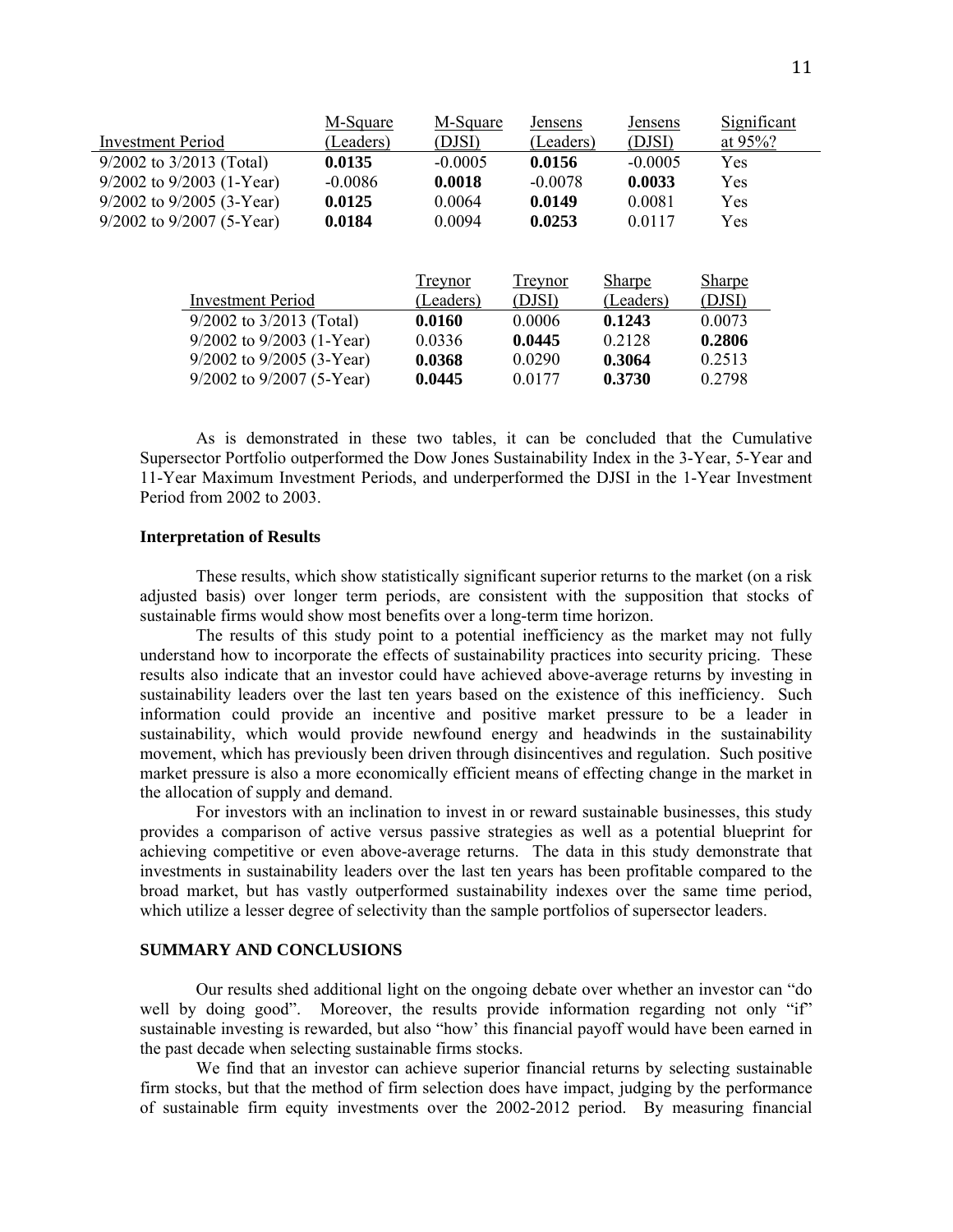performance based on the risk-adjusted stock returns of two distinct groups of sustainable firms, our analysis reveals that only DJSI's "Super Sector Leaders" outperformed the rest of the market on this basis. Those sustainable companies that were simply added to Dow Jones Sustainability Index did not outperform their peers over the period studied.

The nuances of the approach taken may explain why these results yield new insights into how investors might increase the likelihood that a sustainable investing strategy would reap financial rewards. First, we measure financial payoff using four, comprehensive return metrics that all measure a portfolio's success by simultaneously considering stock returns and the level of risk taken to earn those returns.

Prior work has hypothesized that firms embracing sustainable business practices are comparatively more successful, financially, either because they earned higher returns, or were seen by markets as having lower risk. So, by including all of these measures, we were able to check the results for consistency since each metric considers a different aspect of overall corporate risk. All four yielded consistent results: only companies that were identified as sustainability leaders would have earned an investor superior returns during the period studied.

A second nuance of our approach was the separation of the ten-year performance of the sustainability portfolios into sub-periods/ time "buckets" to help determine any relevance of shorter- versus longer-term investment horizons for sustainable investors. These results, which show statistically significant superior returns to the market (on a risk adjusted basis) over longer term periods, are consistent with the supposition that stocks of sustainable firms would show most benefits over a long-term time horizon, and may not earn abnormally high returns for shortterm focused investors. In other words, embracing sustainable business practices is a long-term, value-maximizing strategy.

## **REFERENCES**

Ameer, R. and R. Othman. (2012). Sustainability practices and corporate financial performance: a study based on the top global corporations. *Journal of Business Ethics*, *108*, 61-79.

Baird, P., P. Geylani, and J. Roberts. (2012). Corporate social and financial performance reexamined: industry effects in a linear mixed model analysis. *Journal of Business Ethics*, *109*, 367-388.

Barnett, M. (2007). Stakeholder influence capacity and the variability of financial returns to corporate social responsibility. *Academy of Management Review, 32,* 794-816.

Barnett, M., and R. Salomon. (2013). Does it pay to be *really* good? Addressing the shape of the relationship between social and environmental performance. *Strategic Management Journal, 33,* 1304-1320.

Berry, T. and J. Junkus (2013). Socially responsible investing: an investor perspective. *Journal of Business Ethics*, *112*, 707-720.

Bodie, Z., A. Kane, and A. Marcus (2014). *Investments*, 10<sup>th</sup> Edition. McGraw-Hill Education.

Consolandi, C., A. Jaiswal-Dale, E. Poggiani, and A. Vercelli (2009). Global standards and ethical stock indexes: the case of the Dow Jones Sustainability Index. *Journal of Business Ethics*, *87*, 185-197.

Doh, J. (2010). Does the market respond to an endorsement of social responsibility? The role of institution, information, and legitimacy? *Journal of Management, 36*, 1461-1485.